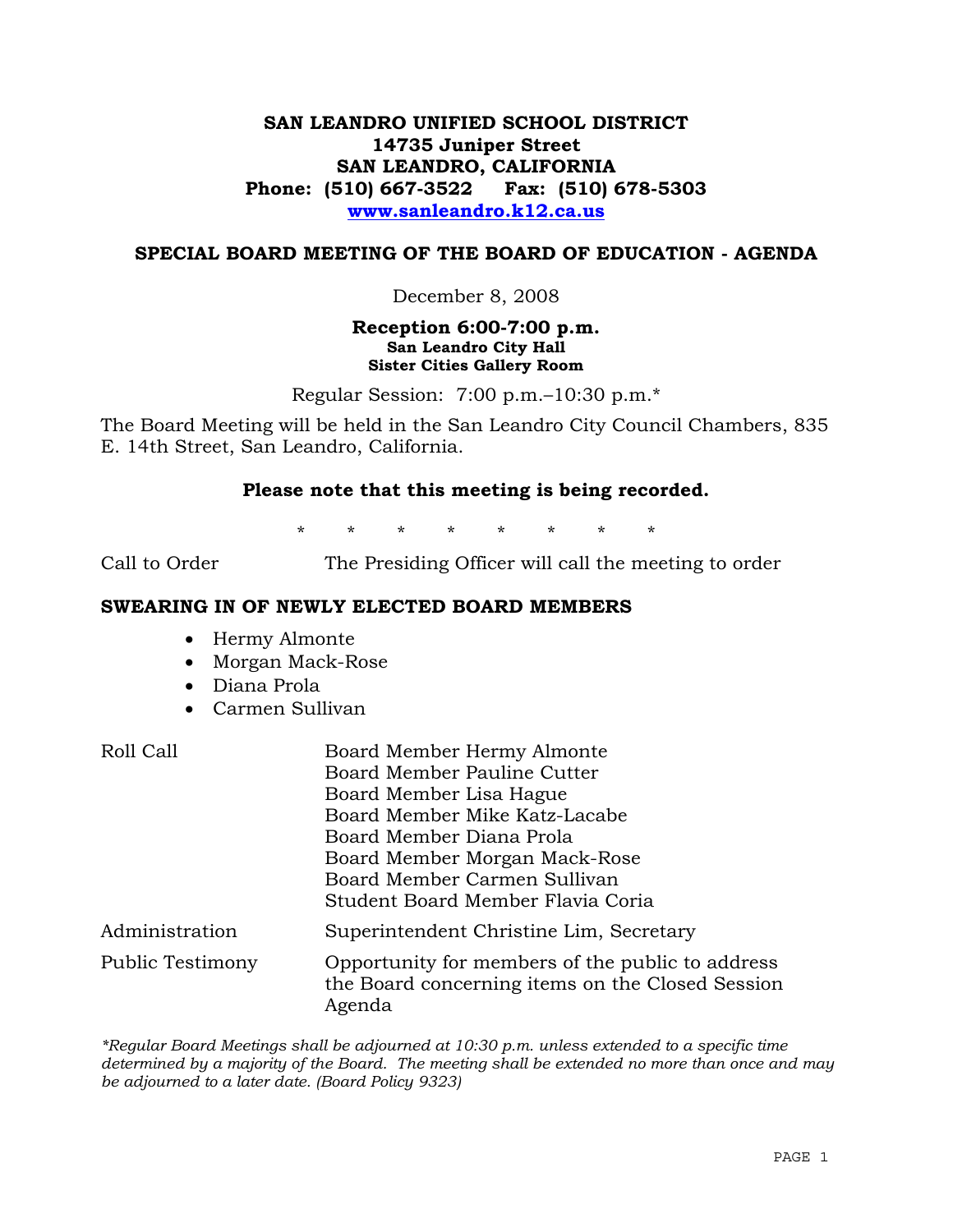Pledge of Allegiance

Approve Agenda Approve the Special Meeting Agenda of December 8, 2008 Motion Second Vote Legal Statement Members of the audience who wish to address the Board are asked to complete the yellow card available at the entrance and submit it to the Board's Administrative Assistant. Speakers who have completed the card will be called when the item is reached on the agenda or, for non-agenda items, during the Public Testimony. Cards are to be turned in before the item is reached on the agenda. Please note that this meeting is being recorded. State law prohibits the Board of Education from taking any action on or discussing items that are not on the posted agenda except to A) briefly respond to statements made or questions posed by the public in attendance; B) ask questions for clarification; C) provide a reference to a staff member or other resource for factual information in response to the inquiry; or D) ask a staff member to report back on the matter at the next meeting and/or put it on a future agenda. (Government Code Section 54954.2(a)) **PUBLIC TESTIMONY ON NON-AGENDA ITEMS**

**REORGANIZATION OF**  Election of President of the Board of Education for **THE BOARD** 2008/2009

Motion Second Vote

 Election of Vice President of the Board of Education for 2008/2009

Motion Second Vote

 Election of Clerk of the Board of Education for 2008/2009

Motion Second Vote

**CONFERENCE ITEMS**